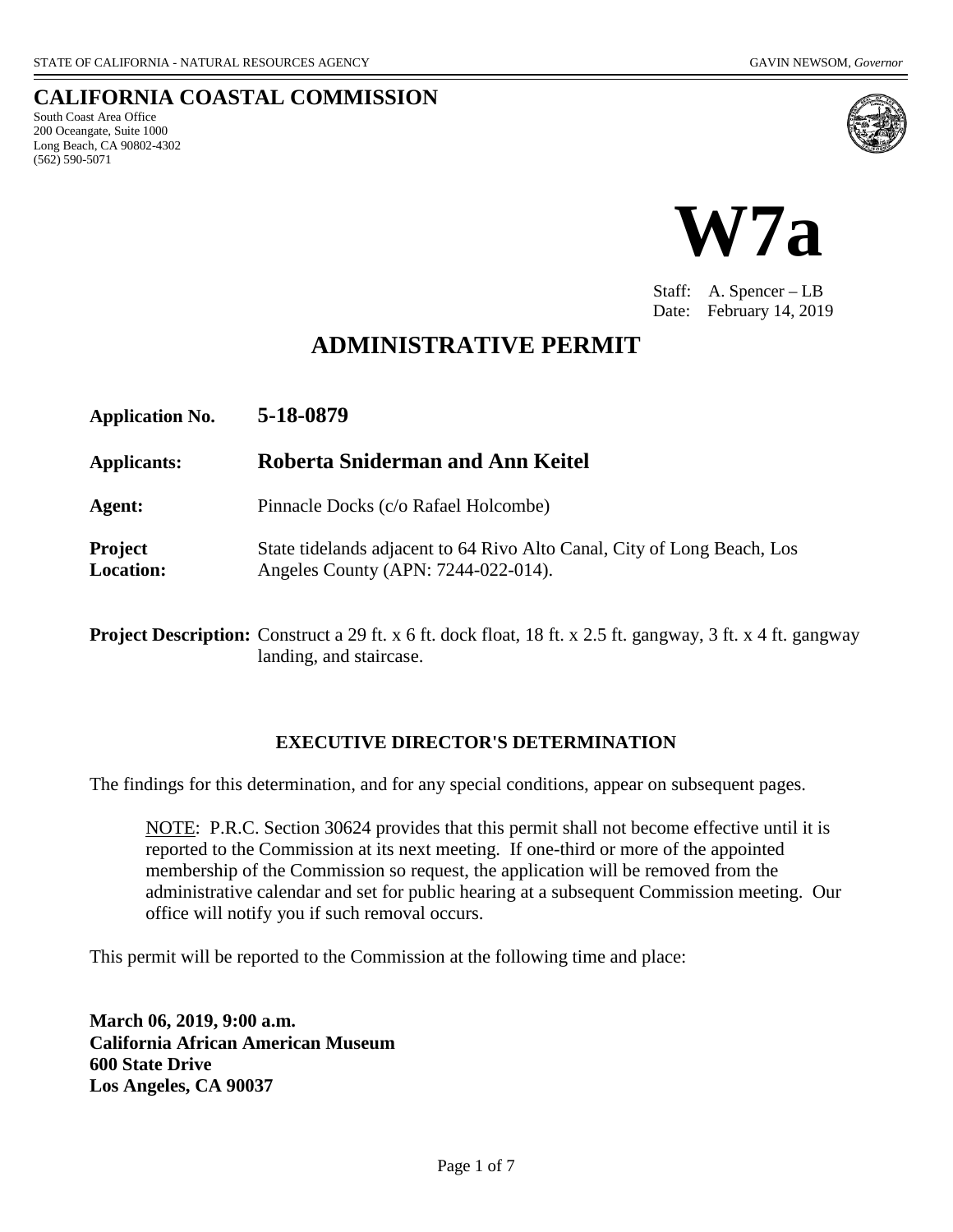### IMPORTANT - Before you may proceed with development, the following must occur:

Pursuant to 14 Cal. Admin. Code Sections 13150(b) and 13158, you must sign the enclosed duplicate copy acknowledging the permit's receipt and accepting its contents, including all conditions, and return it to our office. Following the Commission's meeting, and once we have received the signed acknowledgement and evidence of compliance with all special conditions, we will send you a Notice of Administrative Permit Effectiveness.

#### **BEFORE YOU CAN OBTAIN ANY LOCAL PERMITS AND PROCEED WITH DEVELOPMENT, YOU MUST HAVE RECEIVED BOTH YOUR ADMINISTRATIVE PERMIT AND THE NOTICE OF PERMIT EFFECTIVENESS FROM THIS OFFICE.**

John Ainsworth Executive Director

by: Amrita Spencer Coastal Program Analyst

#### **STANDARD CONDITIONS**

This permit is granted subject to the following standard conditions:

- 1. **Notice of Receipt and Acknowledgment.** The permit is not valid and development shall not commence until a copy of the permit, signed by the permittee or authorized agent, acknowledging receipt of the permit and acceptance of the terms and conditions, is returned to the Commission office.
- 2. **Expiration.** If development has not commenced, the permit will expire two years from the date the Commission voted on the application. Development shall be pursued in a diligent manner and completed in a reasonable period of time. Application for extension of the permit must be made prior to the expiration date.
- 3. **Interpretation.** Any questions of intent or interpretation of any term or condition will be resolved by the Executive Director or the Commission.
- 4. **Assignment.** The permit may be assigned to any qualified person, provided assignee files with the Commission an affidavit accepting all terms and conditions of the permit.
- 5. **Terms and Conditions Run with the Land.** These terms and conditions shall be perpetual, and it is the intention of the Commission and the permittee to bind all future owners and possessors of the subject property to the terms and conditions.

**SPECIAL CONDITIONS:** See pages five through nine.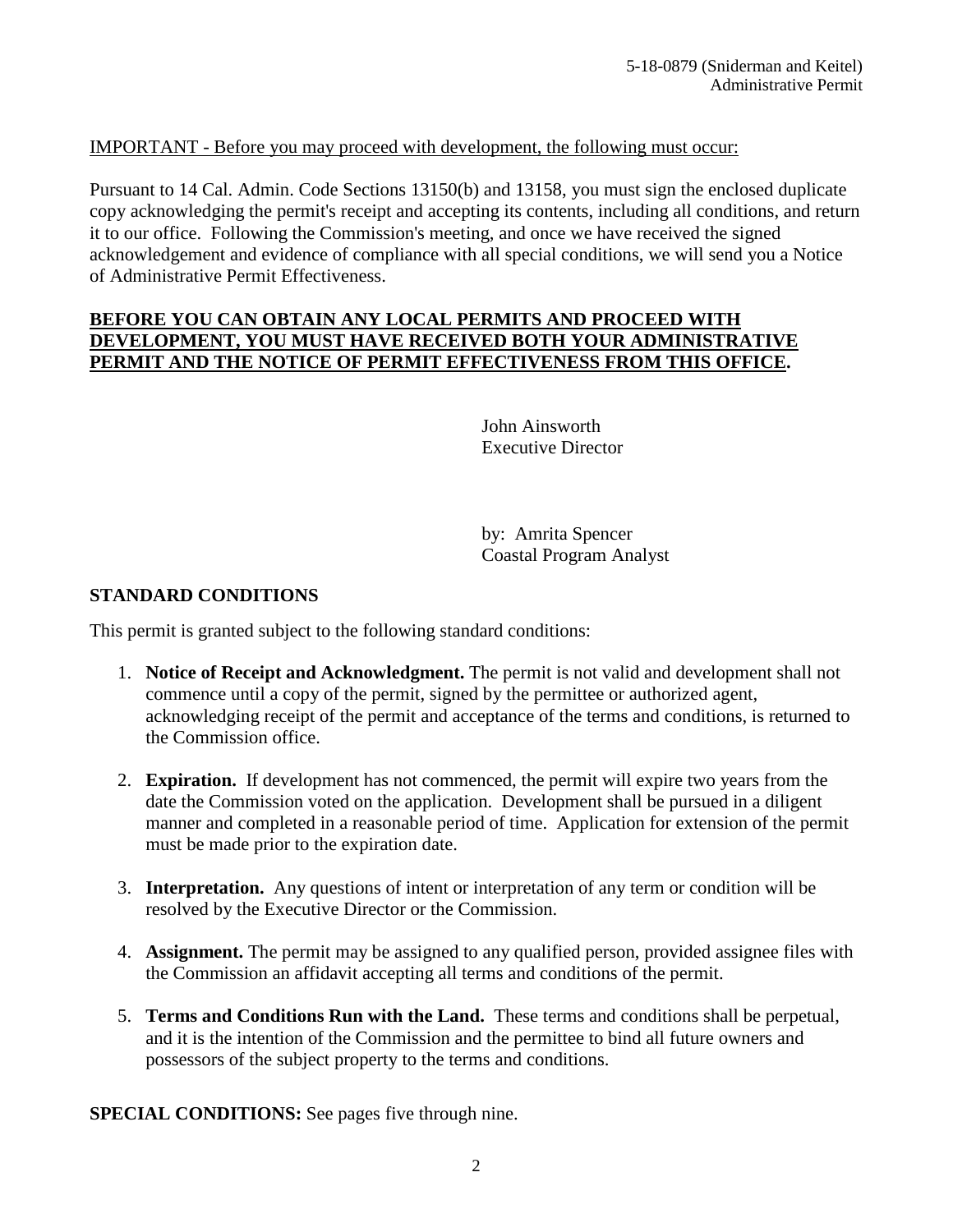## **EXECUTIVE DIRECTOR'S DETERMINATION (continued):**

The Executive Director hereby determines that the proposed development is a category of development, which, pursuant to PRC Section 30624, qualifies for approval by the Executive Director through the issuance of an Administrative Permit. Subject to Standard and Special Conditions as attached, said development is in conformity with the provisions of Chapter 3 of the Coastal Act of 1976 and will not have any significant impacts on the environment within the meaning of the California Environmental Quality Act. If located between the nearest public road and the sea, this development is in conformity with the public access and public recreation policies of Chapter 3.

# **FINDINGS FOR EXECUTIVE DIRECTOR'S DETERMINATION**

## **A. PROJECT DESCRIPTION**

The applicant proposes to install a 6 ft. x 29 ft. (174 sq. ft.) rectangular dock float, one 18 ft. x 2.5 ft. gangway, one 3 ft. by 4 ft. gangway landing, and an access staircase in the Rivo Alto Canal located in southeast Long Beach (**[Exhibit 1](https://documents.coastal.ca.gov/reports/2019/3/w7a/w7a-3-2019-exhibits.pdf)** and **Exhibit 3**). The proposed 6 ft. x 29 ft. dock float complies with the maximum six-ft. width of new or reconstructed dock systems within the Rivo Alto Canal as set forth in Special Condition 8 of Coastal Development Permit 5-11-085 [Naples Seawall Repair Project (Phase 1), City of Long Beach]. There will be no fill of coastal waters as a result of the subject development. No bottom disturbance or dredging is proposed or permitted by the subject application. The proposed project has received the approval of the City of Long Beach Marine Bureau (08/10/18) and the City of Long Beach Department of Development Services (09/14/2018).

Naples Island (which consists of three islands) and the Naples Canals (Rivo Alto Canal and Naples Canal) were constructed (dredged and filled) in the early 1900s in the delta of the San Gabriel River, the area that is now Alamitos Bay. Rivo Alto Canal is currently 65 to 70 ft. wide and 7 to 14 ft. deep, depending on the tide. A 20-ft. wide portion of public land exists on the upland portions along each side of the Rivo Alto Canal right-of-way, between the seawalls and the property lines of the residents whose homes line the canal and is open to the public.

In 2013, the Commission approved Coastal Development Permit 5-11-085, which authorized repair activities for the existing seawall that surrounds Naples Island. Subject to the conditions of Coastal Development Permit 5-11-085, the City of Long Beach is in the process of installing new steel sheet-pile seawalls on the water side of the existing vertical concrete seawalls along both sides of Rivo Alto Canal (1,915 linear ft.), and new guardrails, landscape beds, sidewalks, improved drainage, and relocated street lighting in the public right-of-way along the canal. Due to the scale of work required for the project, the seawall repair project was broken up into phases. CDP 5-11-085 permitted Phase One of the project, which includes the Rivo Alto Canal properties located between Ravenna Drive Bridge and the Toledo east bridge, where the project site is not located. During Phase One, the City removed the dock floats and associated structures in order to access and repair the seawall. Upon completion of the repair activities, the City replaced the private dock float systems. The project site is located in the Northeast quadrant of the Naples Canal system, which has been categorized as Phase Three of the Naples Seawall Repair Project **[\(Exhibit](https://documents.coastal.ca.gov/reports/2019/3/w7a/w7a-3-2019-exhibits.pdf)  [2\)](https://documents.coastal.ca.gov/reports/2019/3/w7a/w7a-3-2019-exhibits.pdf)**. At this time, the City has not prepared an amendment to Coastal Development Permit 5-11-085 to authorize Phase Three repair activities.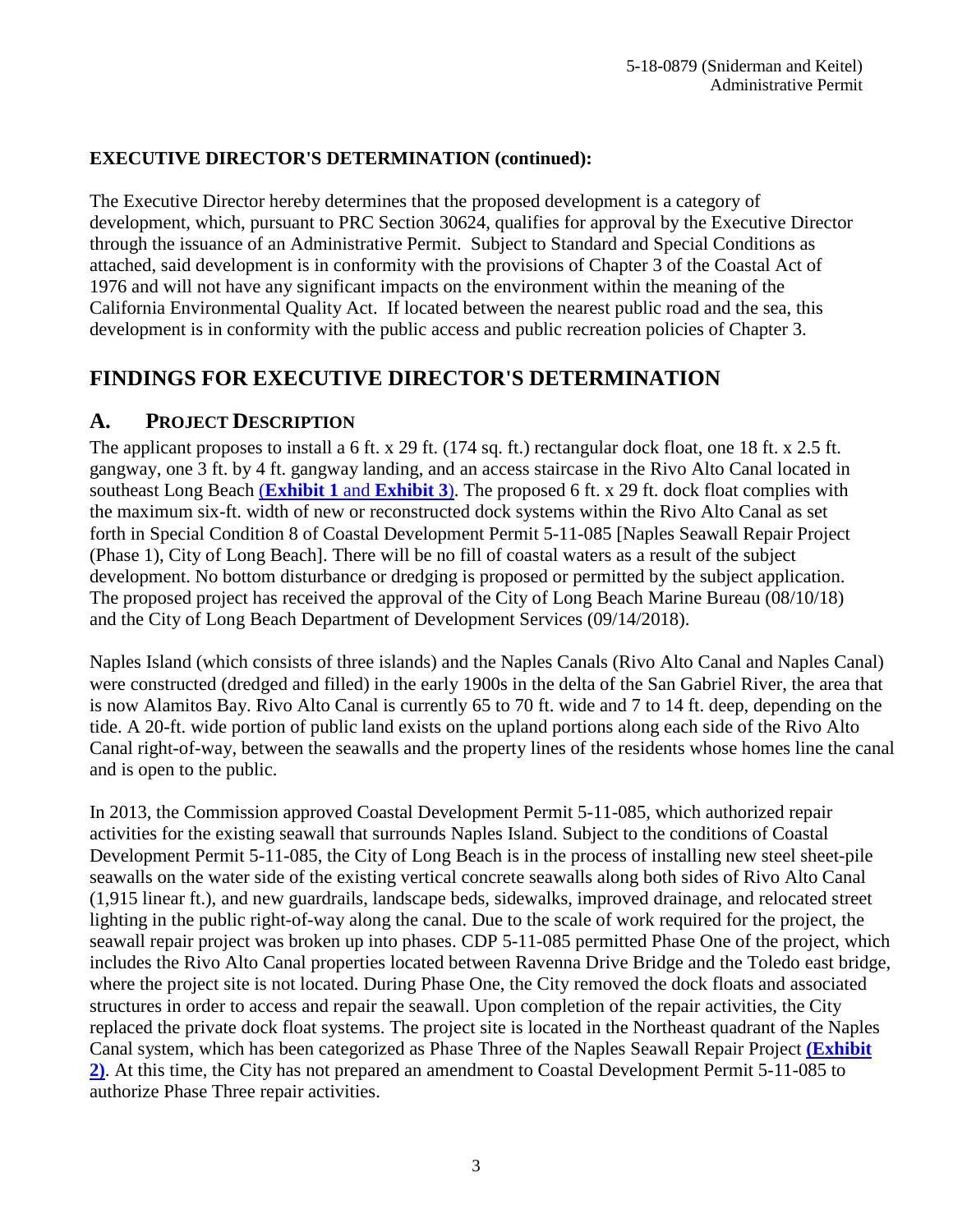The proposed dock system is associated with the adjacent single-family residence at 64 Rivo Alto Canal and would be used for recreational boating purposes. The applicant submitted an eelgrass survey dated September, 2018, which indicated that no eelgrass was present within the project site. The closest patch of eelgrass was observed approximately 17 ft. from the northwest corner of the dock; however, the proposed project is not expected to impact eelgrass. Invasive algae (*Caulerpa taxifolia*) were not observed at the site. The City of Long Beach has developed eelgrass mitigation plans for the Phase One and Phase Two areas of the Naples Seawall Repair Project under Coastal Development Permits 5-11-085 and 5-11-085-A1, respectively. However, because the City has not started the procedures for the Phase Three area, it is unclear whether or if the City will undertake a similar eelgrass mitigation plan for the area. The Commission therefore imposes Special Condition 2 and Special Condition 3, which require the applicant to undergo pre-construction eelgrass and caulerpa surveys for the project site and within a 10 meter buffer area. In addition, **Special Condition 4** and **Special Condition 5** require the applicant to implement best management practices during construction and post-construction in order to avoid any significant adverse effects to marine resources. Therefore, as proposed and conditioned herein, the development will not have any significant adverse effects on marine resources.

The proposed project (a new dock float) requires an access point (gangway and gangway platform) , which may partially obstruct the approximately 20-ft. wide public right-of-way that runs between the applicant's property and the Rivo Alto Canal. The public right-of-way features a concrete walkway and may be partially landscaped in the area adjacent to the seawall by the applicant, but is subject to improvement by the City of Long Beach, consistent with the requirements of Coastal Development Permit 5-11-085. The applicant is not proposing any landscaping or improvements in the public rightof-way at this time. However, should the applicant decide to place improvements within the designated portion of the public right-of-way, the improvements would need to be consistent with the requirements found in Coastal Development Permit 5-11-085. Therefore, the Commission imposes **Special Condition 6,** which states that the only permitted improvements to the public right-of-way are the gangway platform adjacent to the seawall associated with the proposed dock system, seating available to the public, and drought tolerant non-invasive landscaping. Additionally, **Special Condition 6** requires that a minimum of six ft. of the reconstructed sidewalk shall remain open and accessible to the general public 24 hours a day, consistent with the other Naples Island public walkways and Special Condition 12 of Coastal Development Permit 5-11-085.

## **B. MARINE RESOURCES**

The proposed recreational boat dock development and its associated structures are an allowable and encouraged marine related use. There will be no net increase in number of piles or fill of coastal waters. The proposed development has been conditioned to minimize any significant adverse effect the project may have on the environment by avoiding or mitigating impacts upon sensitive marine resources, such as eelgrass. There are no feasible less environmentally damaging alternatives available. As conditioned, the project will not significantly adversely impact eelgrass beds and will not contribute to the dispersal of the invasive aquatic algae, *Caulerpa taxifolia*. Further, as proposed and conditioned, the project, which is to be used solely for recreational boating purposes, conforms to Sections 30224 and 30233 of the Coastal Act.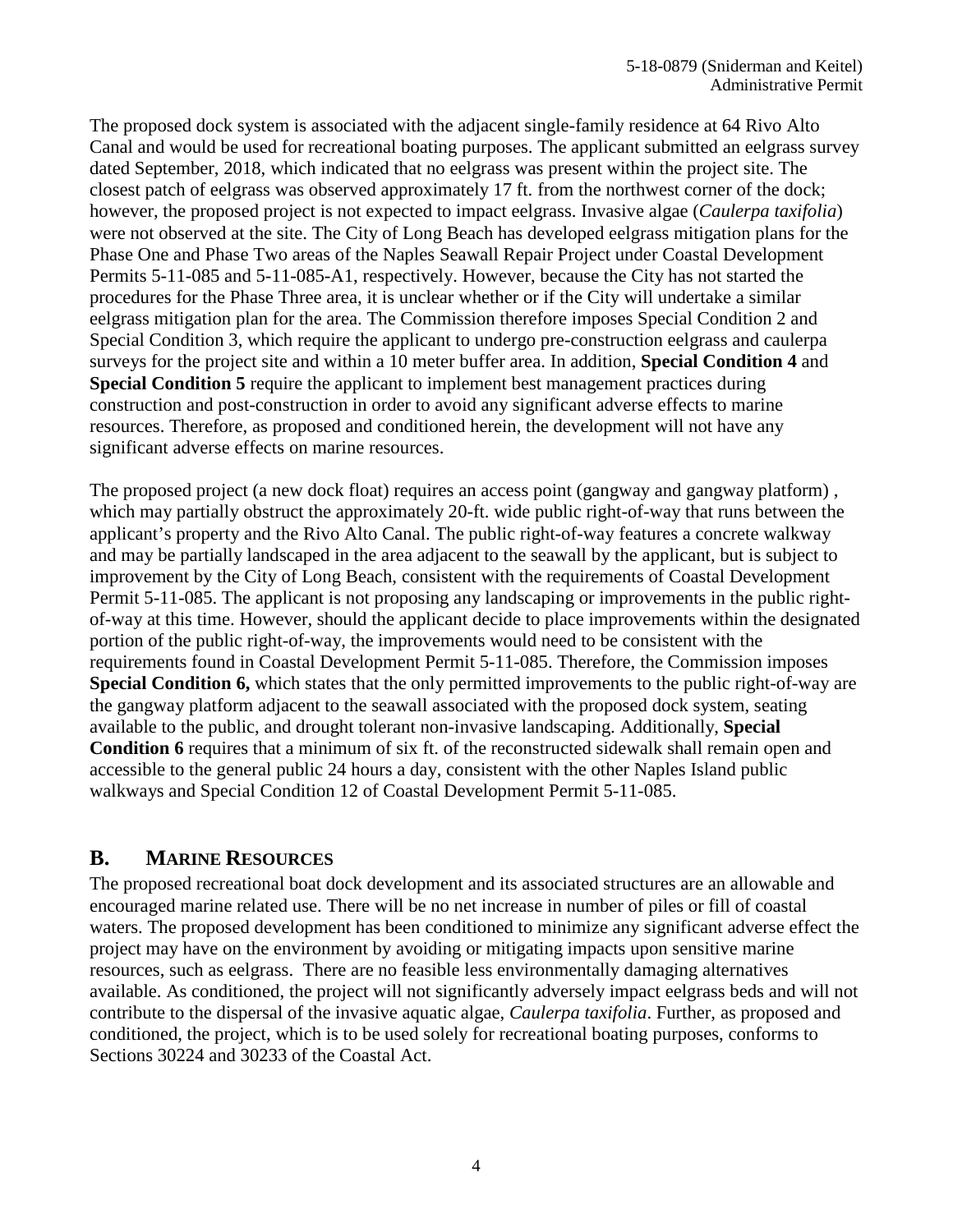## **C. PUBLIC ACCESS AND RECREATION**

As conditioned, the proposed development will not have any new adverse impact on public access to the coast or to nearby recreational facilities. Thus, as conditioned, the proposed development conforms to Sections 30210 through 30214, Sections 30220 through 30224, and 30252 of the Coastal Act.

## **D. WATER QUALITY**

The proposed dock work will be occurring on or within coastal waters. The proposed development has a potential for a discharge of polluted runoff from the project site into coastal waters. The development, as proposed and as conditioned, incorporates best management practices (BMPs) to minimize the effect of construction and post-construction activities on the marine environment. These BMPs include, but are not limited to, the appropriate management of equipment and construction materials and for the use of post-construction best management practices to minimize the project's adverse impact on coastal waters. Therefore, the proposed development, as conditioned, conforms to Sections 30230 and 30231 of the Coastal Act regarding the protection of water quality to promote the biological productivity of coastal waters and to protect human health.

## **E. LOCAL COASTAL PROGRAM**

A coastal development permit is required from the Commission for the proposed development because it is located within the Commission's area of original jurisdiction. The Commission's standard of review for the proposed development is the Chapter 3 policies of the Coastal Act. The City of Long Beach certified LCP is advisory in nature and may provide guidance. The Commission certified the City of Long Beach LCP on July 22, 1980. As conditioned, the proposed development is consistent with Chapter 3 of the Coastal Act and with the certified LCP for the area.

# **F. CALIFORNIA ENVIRONMENTAL QUALITY ACT (CEQA)**

As conditioned, there are no feasible alternatives or additional feasible mitigation measures available that would substantially lessen any significant adverse effect that the activity may have on the environment. Therefore, the proposed project, as conditioned to mitigate the identified impacts, is the least environmentally damaging feasible alternative and can be found consistent with the requirements of the Coastal Act to conform to CEQA.

# **SPECIAL CONDITIONS**

This permit is granted subject to the following special conditions:

**1. Permit Compliance.** Boating related uses are the only uses permitted by the approved development. All development must occur in strict compliance with the proposal as set forth in the application for permit, subject to any special conditions. Any deviation from the approved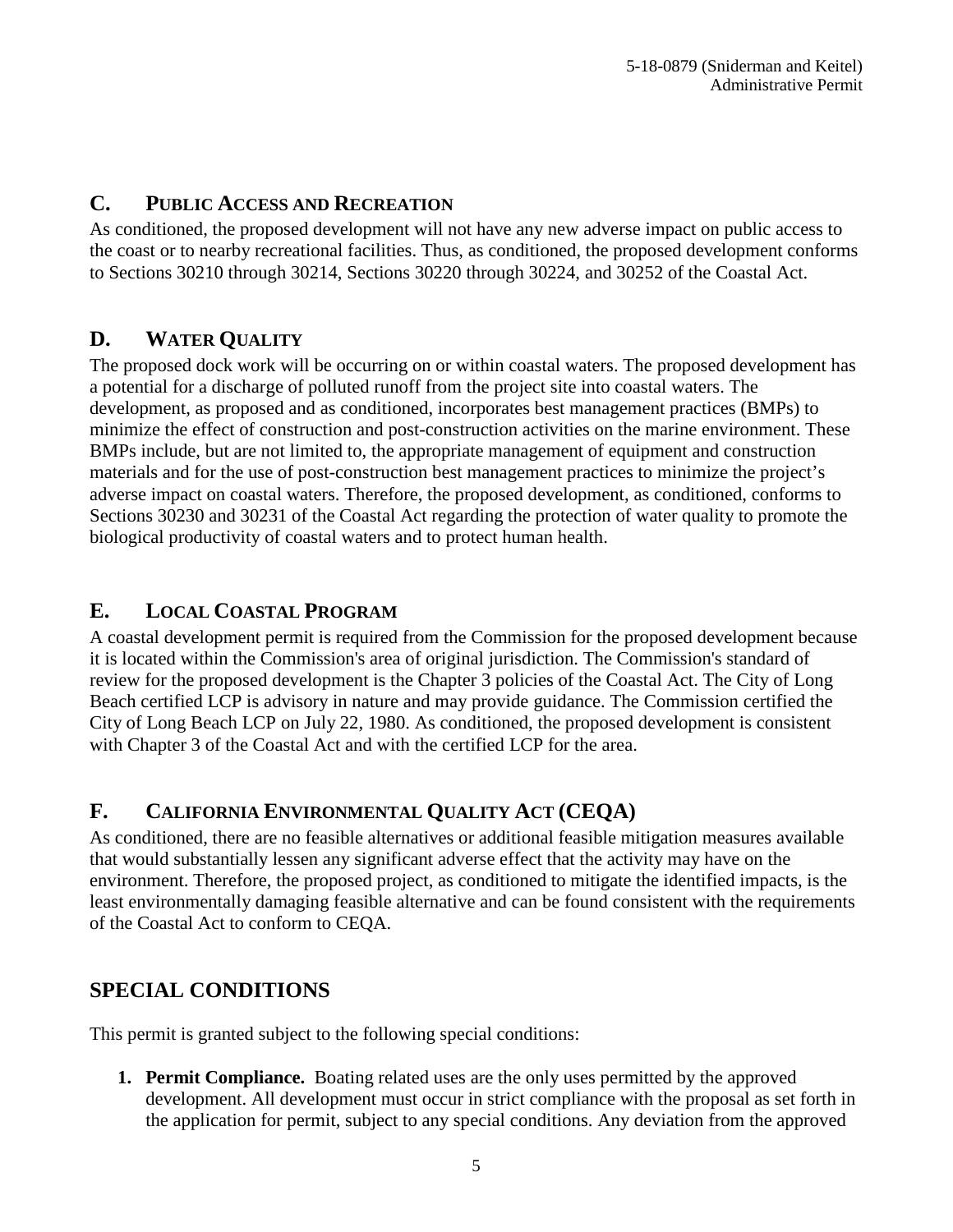project must be submitted for review by the Executive Director to determine whether an amendment to this coastal development permit or a new coastal development permit is required.

- **2. Pre-Construction Eelgrass Survey.** A valid pre-construction eelgrass survey (whether for *Zostera marina* or *Z. pacifica*) shall be completed for the project site and a 10m buffer area by the Permittees during the period of active eelgrass growth (this period varies in different regions; consult the CEMP for the relevant season in the project area). The pre-construction survey shall be completed no more than 60 days prior to the beginning of construction and shall be valid until the next period of active growth. If any portion of the project is subsequently proposed to occur in a previously unsurveyed area, a new survey is required during the active growth period for eelgrass in that region and no more than 60 days prior to commencement of work in that area. The eelgrass survey and mapping shall be prepared in full compliance with the CEMP, and in consultation with the National Marine Fisheries Service (NMFS) and California Department of Fish and Wildlife (CDFW). If side-scan sonar methods will be used, evidence of a permit issued by the California State Lands Commission (CSLC) for such activities shall also be provided prior to the commencement of survey work. The applicant shall submit the pre-construction eelgrass surveys for review and approval by the Executive Director within five (5) business days of completion of each eelgrass survey and in any event, no later than fifteen (15) business days prior to commencement of any development. If eelgrass surveys identify any eelgrass within the project area, which may be potentially impacted by the proposed project, the Permittees are required to complete post-project eelgrass surveys consistent with subsection A (below).
	- A. **Post-Construction Eelgrass Survey**. If any eelgrass is identified in the project site or the 10m buffer area by surveys required in subsection B of this condition (above), within 30 days of completion of construction, or within the first 30 days of the next active growth period following completion of construction that occurs outside of the active growth period, the applicant shall survey the project site and the 10m buffer area to determine if any eelgrass was adversely impacted. The survey shall be prepared in full compliance with the CEMP adopted by the NMFS (except as modified by this special condition), and in consultation with the CDFW. If side-scan sonar methods are to be used, evidence of a valid permit from CSLC must also be provided prior to the commencement of each survey period. The applicant shall submit the post-construction eelgrass survey for the review and approval of the Executive Director within thirty (30) days after completion of the survey. If any eelgrass has been adversely impacted, the applicant shall replace the impacted eelgrass at a minimum final 1.2:1 (mitigation:impact) ratio on-site, or at another location, in accordance with the CEMP. Any exceptions to the required 1.2:1 minimum final mitigation ratio found within the CEMP shall not apply. Based on past performance of eelgrass mitigation efforts, in order to achieve this minimum, the appropriate regional initial planting ratio provided in the CEMP should be used. Implementation of mitigation to ensure success in achieving the minimum final mitigation ratio (1.2:1) shall require an amendment to this permit or a new coastal development permit unless the Executive Director provides a written determination that no amendment or new permit is required.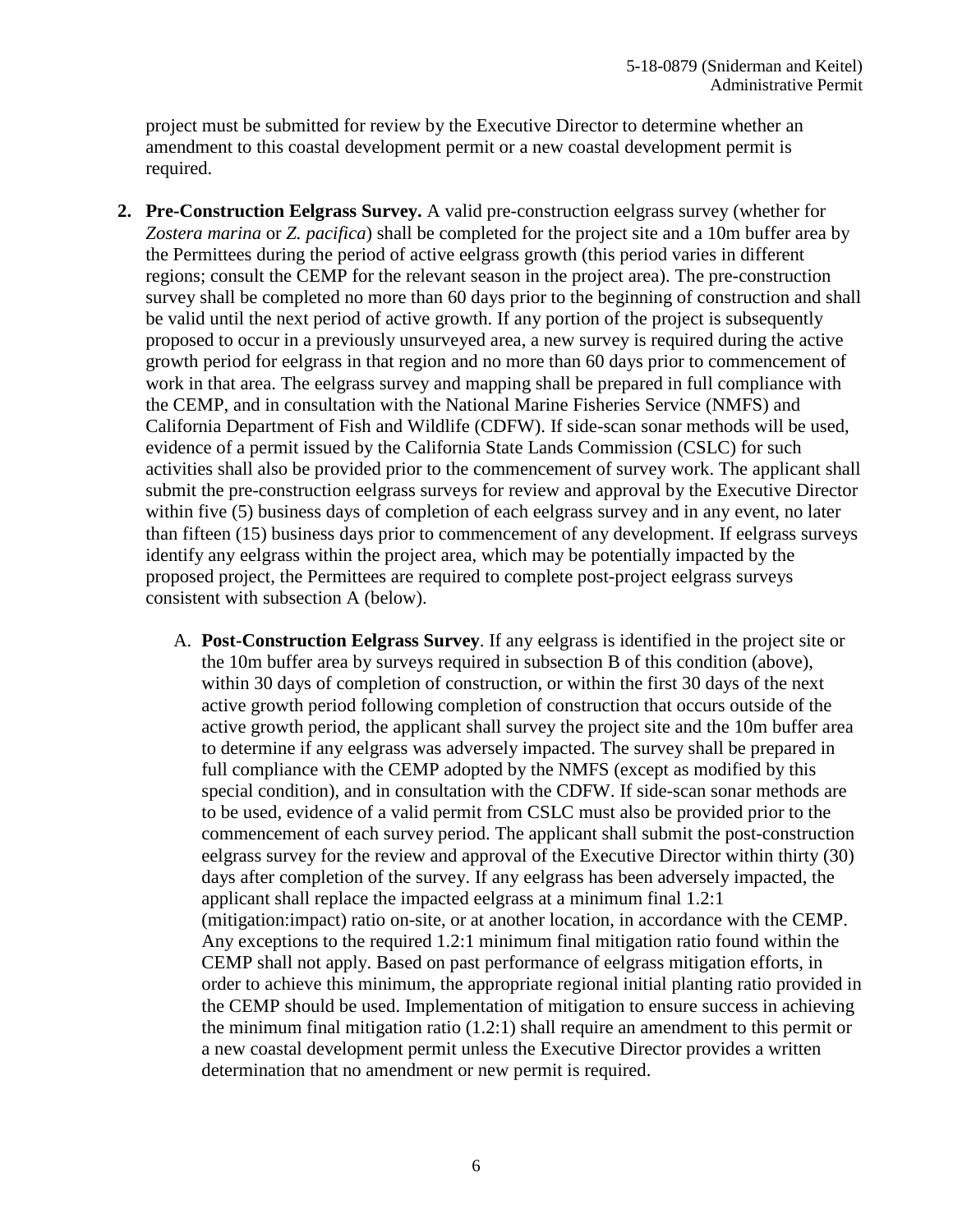## **3. Pre-Construction** *Caulerpa taxifolia* **Survey**

- a. Not more than 90 days nor less than 30 days prior to commencement or recommencement of any development authorized under this coastal development permit (the "project"), the applicant shall undertake a survey of the project area and a buffer area at least 10 meters beyond the project area to determine the presence of the invasive green alga, *Caulerpa taxifoli*a. The survey shall include a visual examination of the substrate.
- b. The survey protocol shall be prepared in consultation with the Regional Water Quality Control Board, the California Department of Fish and Wildlife, and the National Marine Fisheries Service (see http://www.westcoast.fisheries.noaa.gov/habitat/aquatic\_invasives/caulerpa\_taxifolia.ht ml).
- c. Within five (5) business days of completion of the survey, the applicant shall submit the survey
	- i. for the review and written approval of the Executive Director; and
	- ii. to the Surveillance Subcommittee to the Southern California Caulerpa Action Team (SCCAT). The SCCAT Surveillance Subcommittee may be contacted through William Paznokas, California Department of Fish & Wildlife (858-467- 4218/William.Paznokas@wildlife.ca.gov) or Bryant Chesney, National Marine Fisheries Service (562-980-4037/Bryant.Chesney@noaa.gov).
- d. If *C. taxifolia* is found within the project or buffer areas, the applicant shall not proceed with the project until 1) the applicant provides evidence to the Executive Director that all *C. taxifolia* discovered within the project and/or buffer area has been eliminated in a manner that complies with all applicable governmental approval requirements, including but not limited to those of the California Coastal Act, or 2) the applicant has revised the project to avoid any contact with *C. taxifolia*. No revisions to the project shall occur without a Coastal Commission approved amendment to this coastal development permit unless the Executive Director provides a written determination that no amendment is legally required.
- **4. Construction Responsibilities and Debris Removal.** By acceptance of this permit, the permittee agrees that the approved development shall be carried out in compliance with the following BMPs:
	- a. No construction materials, equipment, debris, or waste will be placed or stored where it may be subject to wave, wind, or rain erosion and dispersion.
	- b. Any and all construction material shall be removed from the site within ten days of completion of construction and disposed of at an appropriate location.
	- c. Machinery or construction materials not essential for project improvements are prohibited at all times in the subtidal or intertidal zones.
	- d. Floating booms will be used to contain debris discharged into coastal waters and any debris discharged will be removed as soon as possible but no later than the end of each day.
	- e. Divers will recover non-buoyant debris discharged into coastal waters as soon as possible after loss.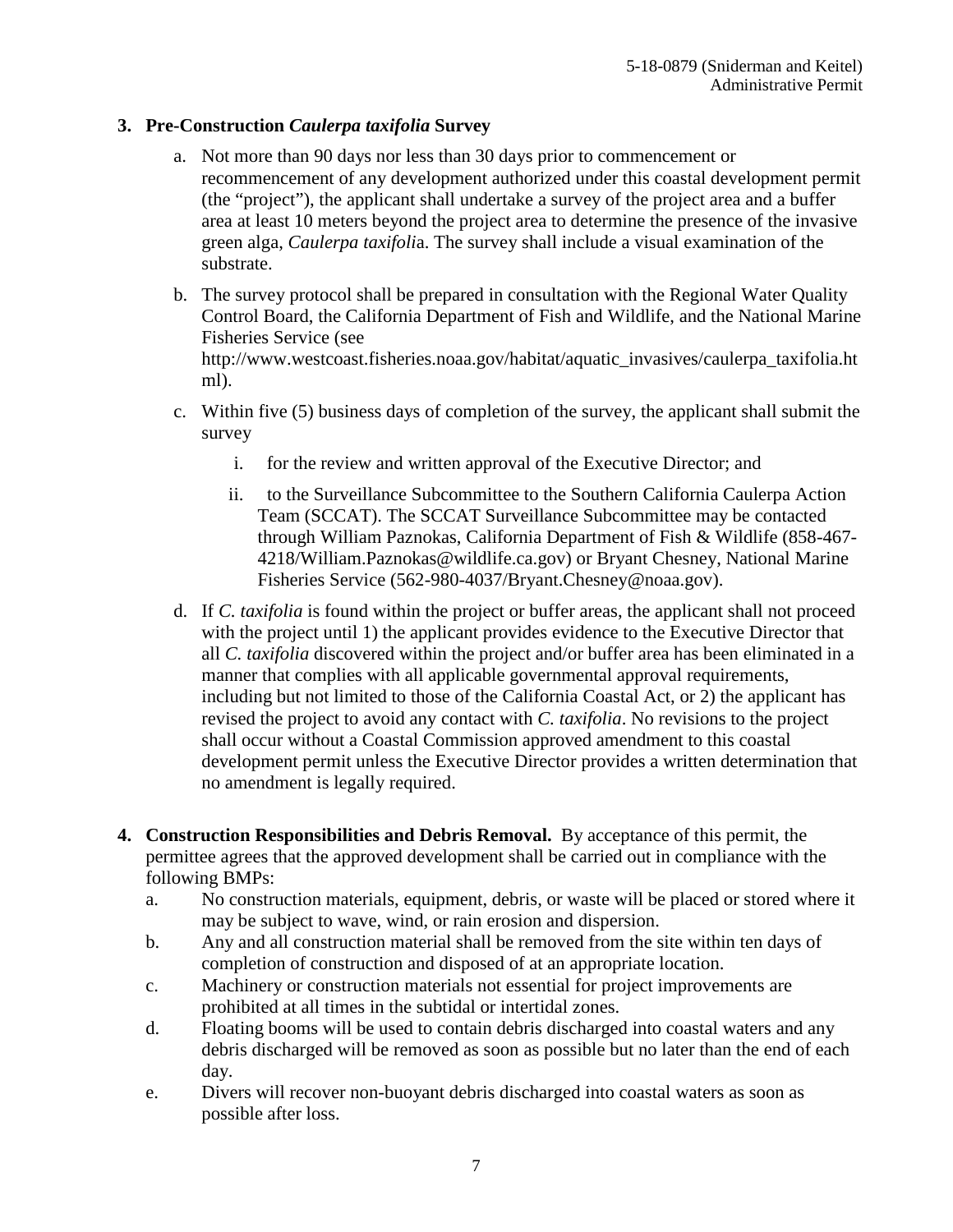- f. At the end of the construction period, the permittee shall inspect the project area and ensure that no debris, trash or construction material has been left on the shore or in the water, and that the project has not created any hazard to navigation.
- **5. Best Management Practices (BMP) Program.** By acceptance of this permit, the permittee agrees that the long-term water-borne berthing of boat(s) in the approved dock and/or boat slip will be managed in a manner that protects water quality pursuant to the implementation of the following BMPs:
	- a. Boat Cleaning and Maintenance Measures:
		- In-water top-side and bottom-side boat cleaning shall minimize the discharge of soaps, paints and debris.
		- In-the-water hull scraping or any process that occurs under water that results in the removal of paint from boat hulls is prohibited. Only detergents and cleaning components that are designated by the manufacturer as phosphate-free and biodegradable shall be used, and only minimal amounts shall be used.
		- The applicant shall minimize the use of detergents and boat cleaning and maintenance products containing ammonia, sodium hypochlorite, chlorinated solvents, petroleum distillates or lye.
	- b. Solid and Liquid Waste Management Measures:
		- All trash, recyclables, and hazardous wastes or potential water contaminants, including old gasoline or gasoline with water, absorbent materials, oily rags, lead acid batteries, anti-freeze, waste diesel, kerosene and mineral spirits shall be disposed of in a proper manner and shall not at any time be disposed of in the water or gutter.
	- c. Petroleum Control Management Measures:
		- Oil absorbent materials should be examined at least once a year and replaced as necessary. The applicant shall recycle the materials, if possible, or dispose of them in accordance with hazardous waste disposal regulations. The boaters are encouraged to regularly inspect and maintain engines, seals, gaskets, lines and hoses in order to prevent oil and fuel spills. Boaters are also encouraged to use preventive engine maintenance, oil absorbents, bilge pump-out services, or steam cleaning services to clean oily bilge areas. Clean and maintain bilges. Do not use detergents while cleaning. The use of soaps that can be discharged by bilge pumps is discouraged.
- 6. **Public Access along the Public Right-of-Way.** The proposed project shall not interfere with public access and use of the public right-of-way that runs between the permittee's property and Rivo Alto Canal. The only permitted improvements to the public right-of-way are the gangway platform to the seawall associated with the proposed dock system, seating available to the public, and drought tolerant non-invasive landscaping.

A minimum of six ft. of the reconstructed sidewalk shall remain open and accessible to the general public 24 hours a day, consistent with the other Naples Island public walkways and Special Condition 12 of Coastal Development Permit 5-11-085.